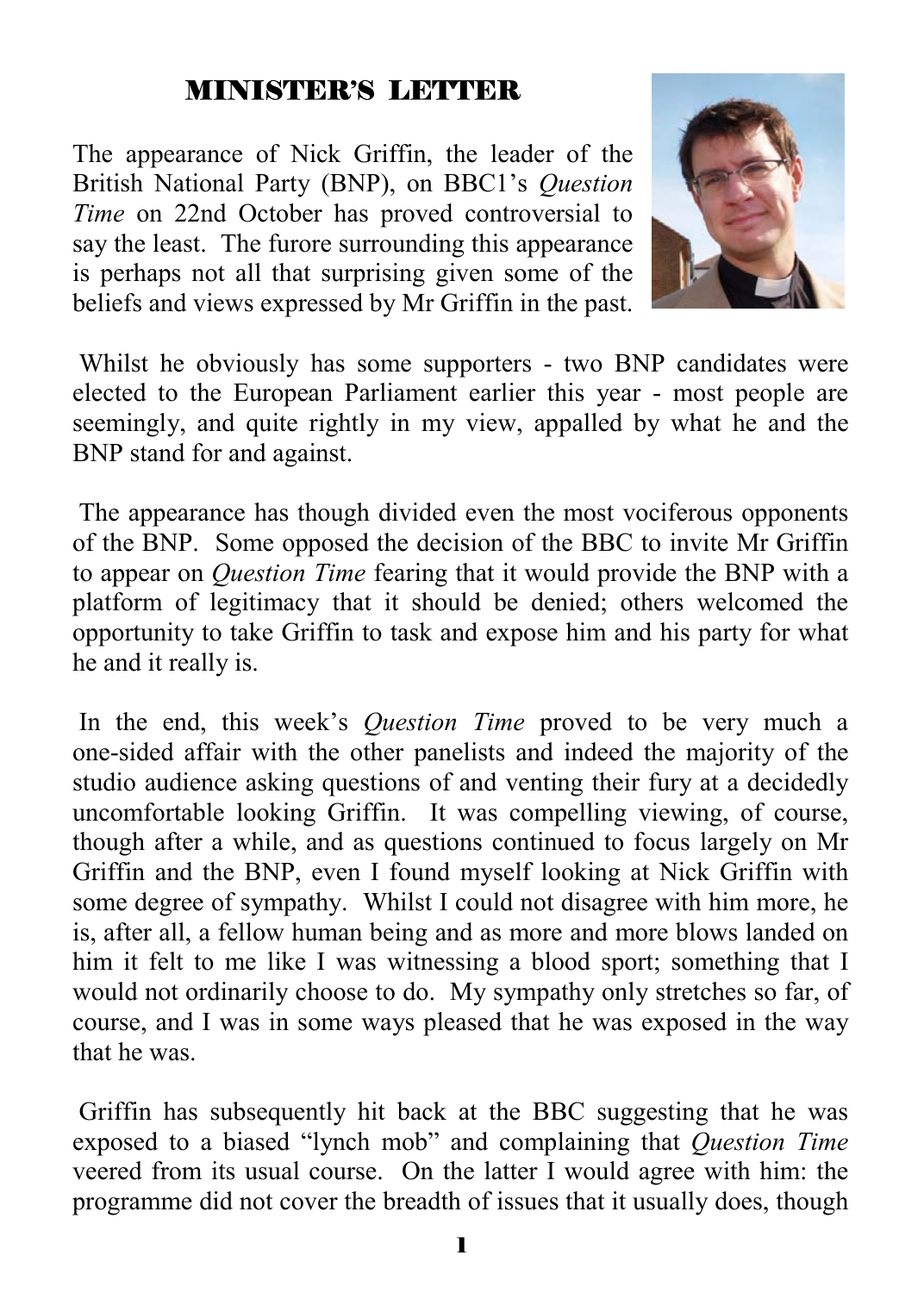quite what he was ever likely to say on the matter of the postal strikes is beyond me.

 There were so many things said or dodged on last night's programme that I would personally want to take Nick Griffin to task over, and certainly too many to list here. I do though want to comment on his attacks both on Islam and on gay and lesbian people, particularly as he repeatedly chose to use the word 'Christian' to bolster his "arguments".

 I do not claim to know the mind of Christ. I do though, whenever I look at the gospels, see a Jesus who throughout his ministry seeks to break down those barriers that divide human beings one from another, those barriers that separate human beings from God. I see a Jesus who through the course of his life struggles with issues of race and religious difference but who moves beyond inherited understandings of the world to a new and more inclusive outlook. In the light of this Jesus, any attempts to demonize other groups of people - particularly on the basis of difference - look decidedly un-Christ-like to me.

With every blessing

# *Paul*

———— $< 0 >$ ———

*Following on from Paul's letter this month it might be of interest to be aware of the following article that appears in the News Section on the Methodist Church website www.methodist.org.uk* 

#### **9 July 2009 Methodist Church will bar members from joining BNP**

The annual Conference of the Methodist Church, meeting in Wolverhampton, has agreed that no member of the Church can also be a member of a political party whose constitution, aims or objectives promote racism. This specifically includes, but is not solely limited to,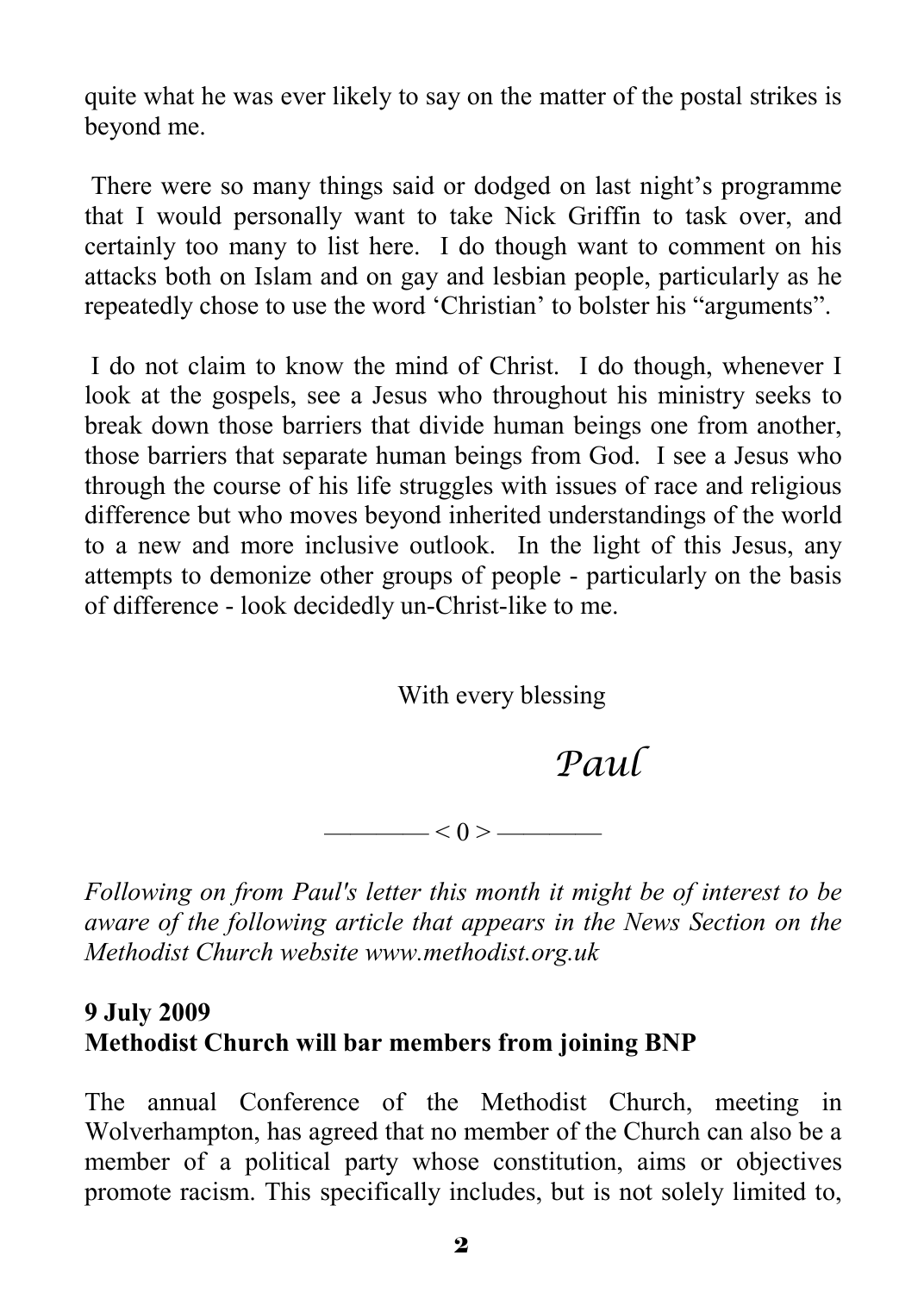the British National Party (BNP).

The resolution was brought from the floor of the Conference, known within Methodist circles as a Notice of Motion.

Revd Sylvester Deigh, who proposed the Notice of Motion, said; "We must be clear that racism is a denial of the gospel. An openness to all people, regardless of nationality, is at the heart of Methodist identity. This does not mean that people will be excluded from attending church – God welcomes all, saints and sinners alike. But it does mean that members of racist political parties will not be able to become full members of the Church."

The notice of motion reminds the Church that those who support racist parties are also God's children, and in need of love hope and redemption.

People who speak on behalf of the Methodist Church will also be barred from membership of such parties. The Church will now undertake the legal work required to put this into practice and report back to the Methodist Conference in July 2010.

 $\longrightarrow$  < 0 >  $\longrightarrow$ 



### Churches Together Advent Group

This year the Churches Together Advent Group Meetings will be at 8pm at St James' Church (for 3 Mondays) starting the last Monday in November.

 30th November, discussing; Luke 3: 1-6, Phil 1:3-11 7th December, discussing; Luke 3: 7-18, Phil 4:4-7 14th December, discussing; Luke 1:39-55, Heb 10:5-10

> For more information please speak with Gwen Wildman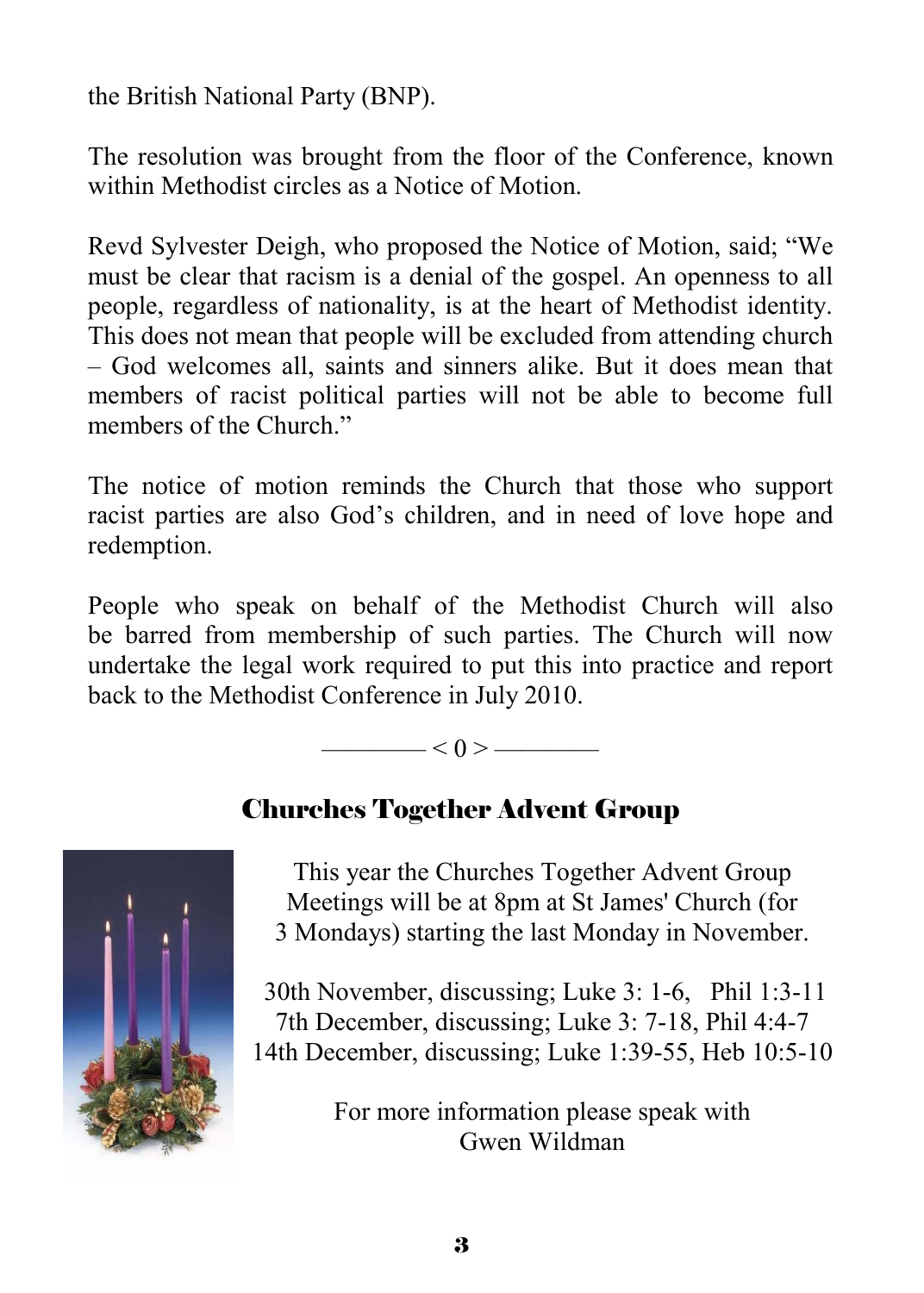#### Pastoral Training

The Circuit has organised a pastoral training course which will take place on four consecutive Saturday mornings in Worcester Park starting on Saturday November  $7<sup>th</sup>$ . Sessions will run from 9.00am to 1.00pm. There is a requirement to attend all sessions. Places are still available, so if you have an interest in pastoral care and feel this is something you may wish to take part in, do please give it careful consideration.

 The course is led by a very experienced group of trainers whose work has been highly recommended to us. The training course is entitled 'Initial Bereavement Visitors Training' and is designed to equip people to support and care for the bereaved in their churches, communities, places of work, or any other setting - recognising that loss and grief are experienced at the death of a person but also at the end of a relationship or career etc. We are confident that those who attend this course will be provided with skills and confidence that will help us enormously as we seek to further enhance the pastoral care that we offer at Martin Way.

If you have been bereaved within the past years please do not put yourself forward. Otherwise, if you have any questions or would like more details do please speak with Paul Timmis (8337 2348) or Sue Boyd (8542 2377)

———— < 0 > ————

# Celebrate @ 8

Sunday Night  $\omega$  Eight has a new name and a new slot...

You can still enjoy a blend of lively and meditative worship songs, familiar and new, within an informal café-style setting with coffee and tea on tap - but now it's quarterly and we are inviting our brothers and sisters from our neighbouring churches to join us. Just turn up at Stoneleigh Methodist Church at 7.45pm for 8.00pm on Sunday 8th November 2009.

For further information speak to Lesley on 020 8393 4116.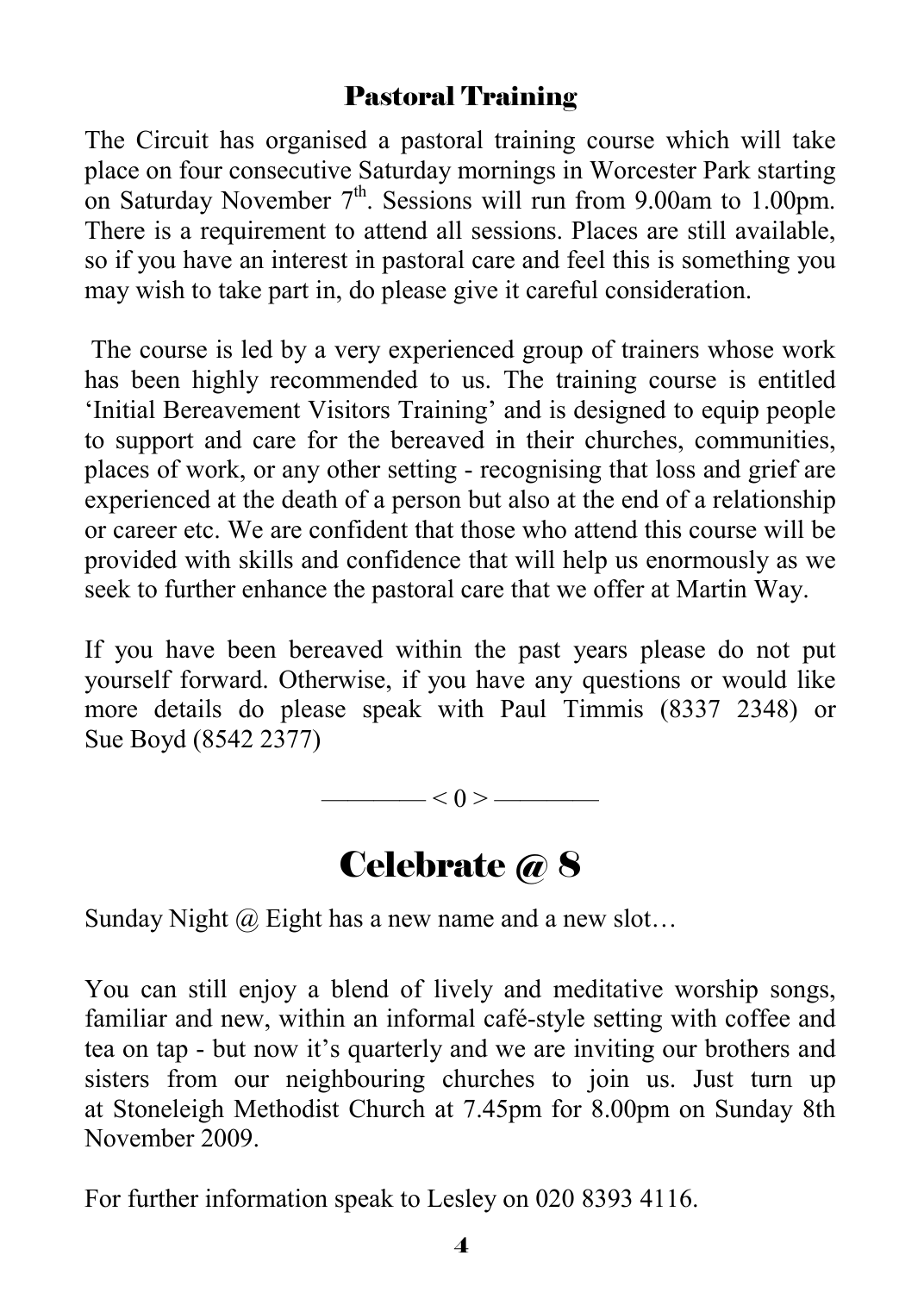

#### My PGL Weekend

Two weekends ago, 17th/18th October, I went away for a PGL (Parents, Get, Lost) weekend with the Guides. I've been to PGL once before but this one was the best yet! It was in Hindhead next to the Devil's Punchbowl. We stayed in dormitories which held up to six people. It also had it's own sink, toilet and shower.

On the first morning we were woken up at 7am to go to breakfast where we had a lovely cooked breakfast! Afterwards we had two activities to do in the morning and two in the afternoon. There was one activity that day that was my favourite, The Giant Swing. What you did was if you were on it you would be harnessed to this thin rubber seat which was quite high. Then you would be pulled up really high by the other people who were watching. When you were at the top, to release the swing you had to pull a small string and when you did you would drop really fast. It was great! Afterwards we had dinner and then we went into the woods and had a great campfire.

The next morning we were woken up at 7am (again!) for breakfast. We only did three activities this day because this was the day we were leaving. I did have another favourite activity though. This time it was The Powerfan. What you did is you climbed a 40-50ft tower and stood at the top which looked extremely high. When you were at the top you had to hold the braces of your harness and step off in to mid air! You would then float down quickly but when you were getting near the bottom it would slow down as you were attached to a fan so the lower you got the more it would work so it would slow down. I had a fantastic time at PGL and I would love to go back again and recommend the Guides to all girls.

*Rebecca Smith*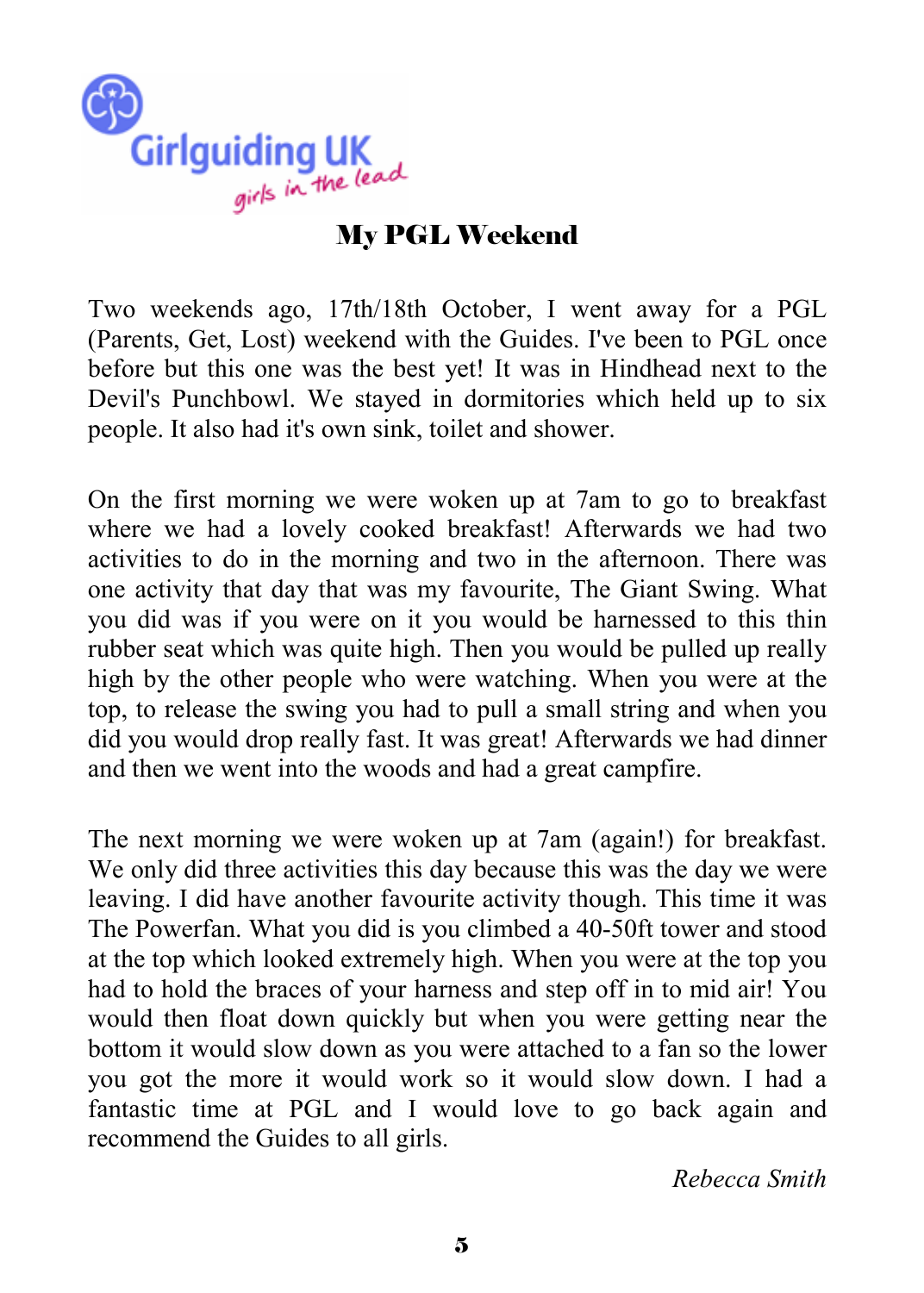## It's a funny old world

Funny how we set our clocks to arise at 6:00 am so we can be at work by 8.00am, but on Sundays we can't make church for 11.00am to praise the one who gave us the jobs!

Funny how we call God our Father and Jesus our brother, but find it hard to introduce them to the rest of our family.

Funny how much difficulty some have learning the Gospel well enough to tell others, but how simple it is to understand and explain the latest gossip about someone else.

Funny how small our sins seem, but how big 'their' sins are.

Funny how we demand justice for others, but expect mercy from God for ourselves.

Funny how we can't think of anything to say when we pray, but don't have any difficulty thinking of things to talk about to a friend.

Funny how we are so quick to take directions from a total stranger when we are lost, but are hesitant to take God's direction for our lives.

Funny how so many church goers sing 'Standing on the Promises', but all they do is sit on the premises.

Funny how people want God to answer their prayers, but refuse to listen to his counsel.

Funny how we sing about heaven, but live only for today.

Funny how people think they are going to Heaven but don't think there is a Hell.

Funny how it is okay to blame God for evil and suffering in the world, but it is not necessary to thank him for what is good and pleasant.

Funny how when something goes wrong, we cry, "Lord, why me?" but when something goes right, we think, "Hey, it must be me!"

Oh wait...maybe an this isn't so 'funny' after all.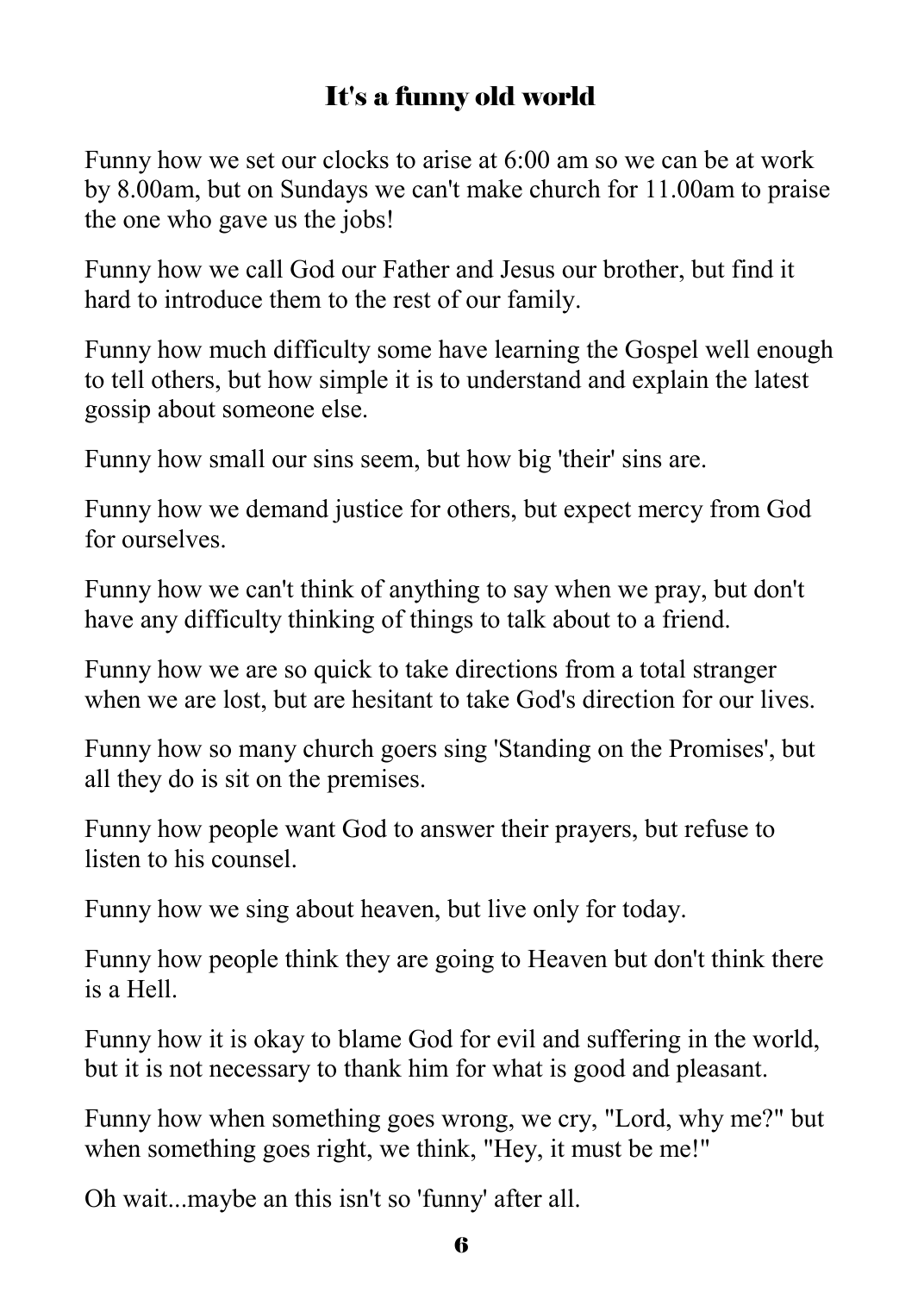

# **Christmas Appeal 2009**

#### *Dear Mister God*

*Dora my best friend at school is going to have a big party for Christmas with all her aunties and uncles and cousins. She says she will get lots of presents. My mum says she hasn't any money for parties and presents. We live in one room just the two of us. Can you please make it for me to have a present and a party?* 

*Respectfully Eva*

Dear God

If I go without toys this Christmas can you help my mum instead? She cries a lot because she doesn't have the money for a house and food and clothes and bus fares. Can you get them for her? Is that too much? At church they say you can do impossible things.



Your friend Solomon

**Can YOU help us to answer the prayers of needy children in Merton by making a gift towards the cost of our New Year Party on Saturday 30th January 2010, where there will be presents for children and parents? Any money over and above the £1000 needed to run the party will be used to support families throughout the year.** 

*Donations may be sent to:* 

 *Christmas Appeal 2009, Christian Care Association, Main Office, St Barnabas Community Centre, Thirsk Road, Mitcham, Surrey CR4 2BD* 

*Tel No: 0203 044 0093 Email:christiancaremerton@gmail.com*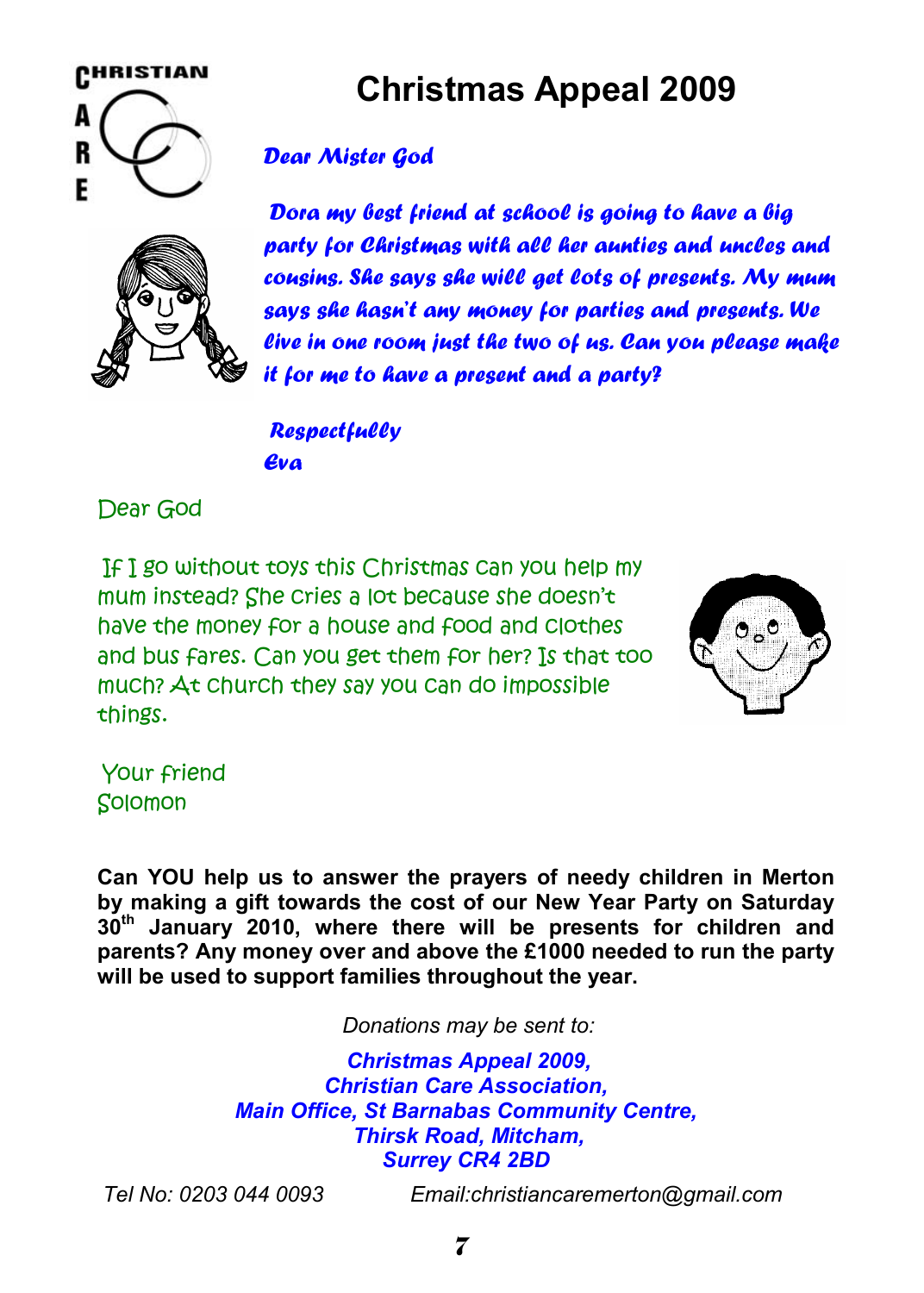#### Time for 'Trick or Treat' or Time for Prayer?



As October closes and November starts the children of England and America get ready to celebrate Halloween on the  $31<sup>st</sup>$  October. It is all about 'trick or treats' and getting all the chocolates and sweets ready for the little callers who have dressed as witches and goblins. How did all this start?

 Halloween (*All Hallows' Eve*), originates from the ancient Gaelic festival called *Samhain* (which means 'summer's end'). Over two thousand years ago this

festival was held to celebrate the end of summer and the beginning of winter. Also ancient Britons had a similar festival called *Calan Gaeaf*. At the same time it was a festival of the dead. In Ireland bonfires were built and people prayed for the souls of those who died. The ancient Gaels believed that on this day the border between this world and the world of the departed becomes thin and the spirits can pass through. The spirits of the ancestors were most welcome whereas the harmful ones needed to be scared off. In order to do so, people wore masks and costumes to look like harmful spirits themselves and thus avoid harm. For the same reason Irish peasants used hollow pumpkins with a candle inside. Irish immigrants carried their traditions to North America in the 19th century. Today Halloween is celebrated mainly in England, Scotland, Ireland, Western Europe or North America.

 In Slavonic tradition there was a ritual which aimed at contacting the spirits of the dead and gaining their favour. It was celebrated twice a year: in spring and autumn. In autumn it was held on the night of  $31<sup>st</sup>$  October to  $1<sup>st</sup>$  November. People prepared food for the spirits to win their favour and help them gain peace in the beyond. Bonfires where built for the wondering spirits to enable them to find the way home and spend this night with family members.

In 8<sup>th</sup> and 9<sup>th</sup> centuries popes Gregory III and Gregory IV replaced those pagan festivals with a Christian Holiday *All Saints' Day* celebrated in honour of all the saints on 1st November (before that it fell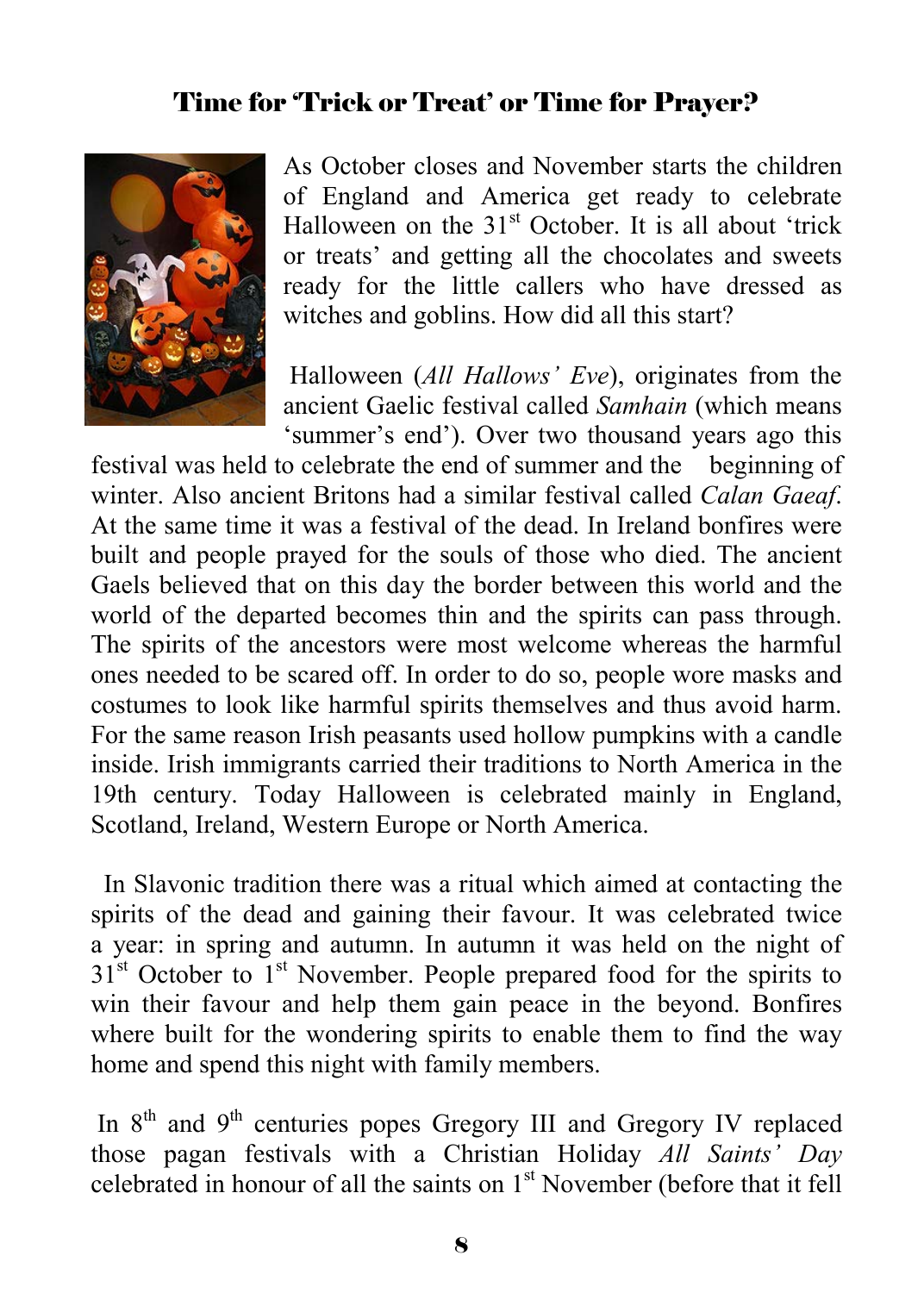on  $13<sup>th</sup>$  May) followed by *All Souls' Day* on  $2<sup>nd</sup>$  November, which commemorates the departed faithful who have not yet been purified and reached heaven.

 Over in South America rituals celebrating the



deaths of ancestors have been observed perhaps for as long as 2500– 3000 years. Today it is a public holiday (Dia de Finados) in Brazil, where many Brazilians celebrate by visiting cemeteries and churches. The Day of the Dead (El Día de los Muertos or All Souls' Day) is a holiday celebrated in Mexico. The holiday focuses on gatherings of family and friends to pray for and remember friends and family members who have died. In Spain, there are festivals and parades, and at the end of the day, people gather at cemeteries and pray.



 In Austria, Belgium, France, Hungary, Italy or Portugal people bring flowers to the graves of dead relatives and have time to remember them.

 In Poland, the Czech Republic, Lithuania, Germany and other countries the tradition

is not only to bring flowers but also to light candles. The candles are the echo of the old tradition of bonfires. Family members and friends visit cemeteries to pray for those have died. They take part in masses to pray for the dead relatives. In some Eastern parts of Poland, Belarus, Ukraine or Russia symbolic food is brought to the graves.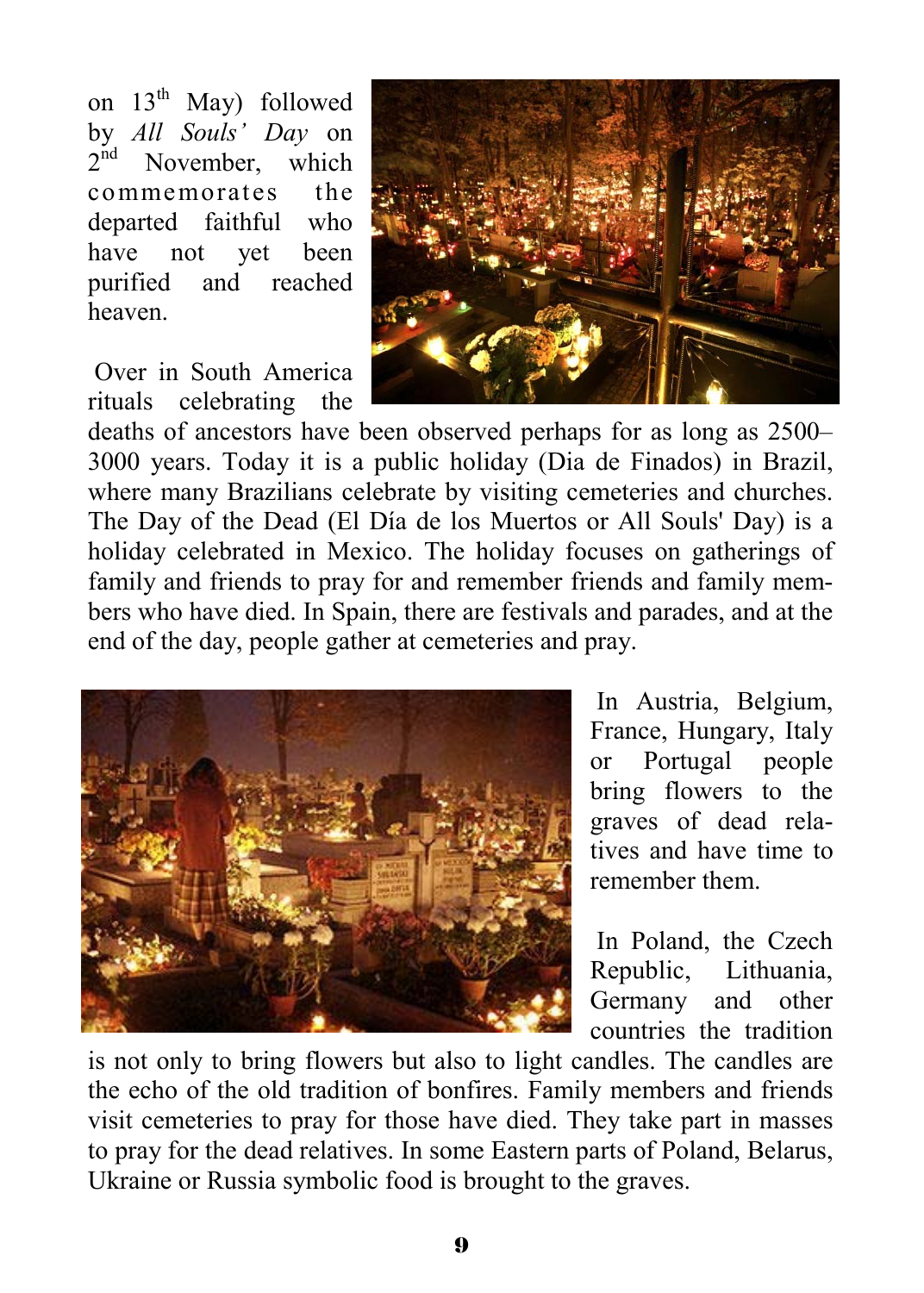So as you can see,  $1<sup>st</sup>$ November is the day that the world takes time to remember the family members and friends that have died but are never forgotten. Perhaps this is the occasion we should join the world in remembering our own loved ones who have passed away and reflecting upon our own lives.



*Adriana Surowiec & Andrew Fox* 



REVIEW from RE:FRESH BOOKS

 $- < 0 >$  —————

**Darwin and God** by Nick Spencer 160 pages, paperback, RRP£9.99

This year marks the 200th anniversary of Darwin's birth and the 150th anniversary of the publication of his *Origin of the Species*.

*Darwin and God* is the first full-length account of Darwin's religious beliefs to be published in the UK. It presents the moving, compelling and tumultuous story of one of the world's greatest scientists.

Nick Spencer draws on Darwin's writings to explore his view of design, purpose, morality, the universe and the human mind. He argues that, although Darwin's theory of evolution by natural selection did undermine his Christian convictions, it was the age-old problem of suffering - first in theory, then through the dreadful loss of his favourite child - that caused his faith to break down.

*This book is available from re:fresh books & christian resources, 23 The Broadway, Tolworth, Surbiton KT6 7DJ*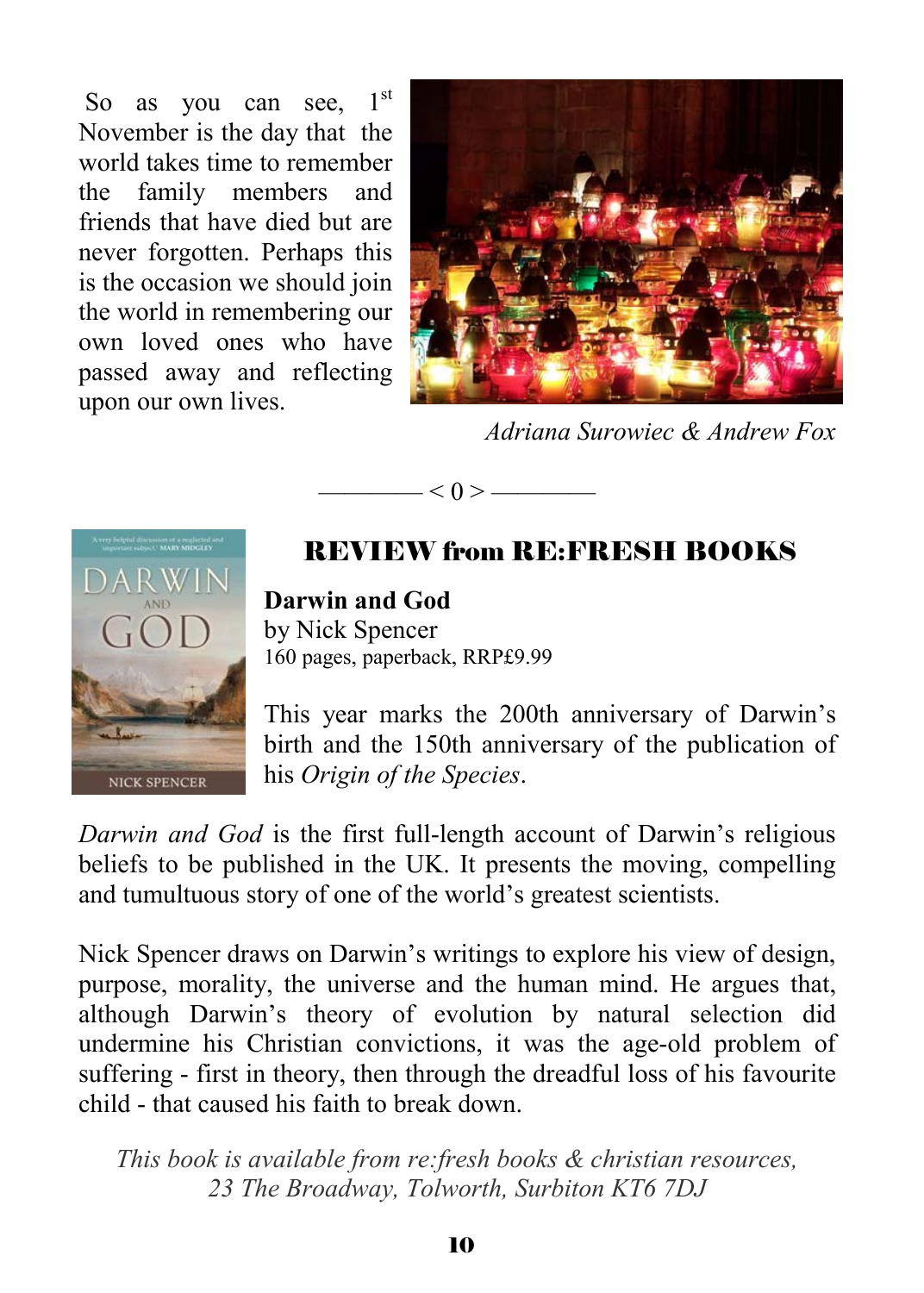

### Christmas Shoebox Appeal

 Platform 10¾ are organising the shoebox appeal for the Samaritans Purse this year. This is an organisation that sends shoe boxes full of toys to children all over the world who will not receive a present for Christmas. This year we are asking for presents such as:

- Small Toys; bears, soft toys, tennis ball, finger puppets, small jigsaws, yo-yo's, building blocks, small musical instrument, trucks or cars, dolls, etc.
- Educational Supplies; felt pens, pens, pencils, pencil sharpeners, erasers, colouring book, notepad, picture or puzzle books, chalk, pencil case, stickers, etc
- Hygiene Items; toothpaste, toothbrush, hairbrush, comb, hair clips, bar of soap, flannel, etc
- Other Items; sweets (sell by date to be at least March 2010), gloves, scarf, sunglasses, cap, hat, bangles, necklace, clip-on earrings, etc.
- Knitted Items; hats, scarves, hand puppets (patterns can be found at www.operationchristmaschild.org.uk )

#### *Please do not put in;*

| Food - especially chocolate                       | Liquids                        |  |  |  |  |  |  |  |
|---------------------------------------------------|--------------------------------|--|--|--|--|--|--|--|
| Medicine or Vitamins of any kind                  | Dangerous Items                |  |  |  |  |  |  |  |
| Any books with writing in                         | War related items              |  |  |  |  |  |  |  |
| Clothing (other than listed above)                |                                |  |  |  |  |  |  |  |
| Fragile items - such as glass containers, mirrors |                                |  |  |  |  |  |  |  |
| Hand knitted stuffed toys without the CE mark     | Anything of a political nature |  |  |  |  |  |  |  |

 There will be two large boxes situated at the entrance to the church and another in the store cupboard in the hall, please could you contribute anything that's new or nearly new. All donations must be given in by the  $15<sup>th</sup>$  November.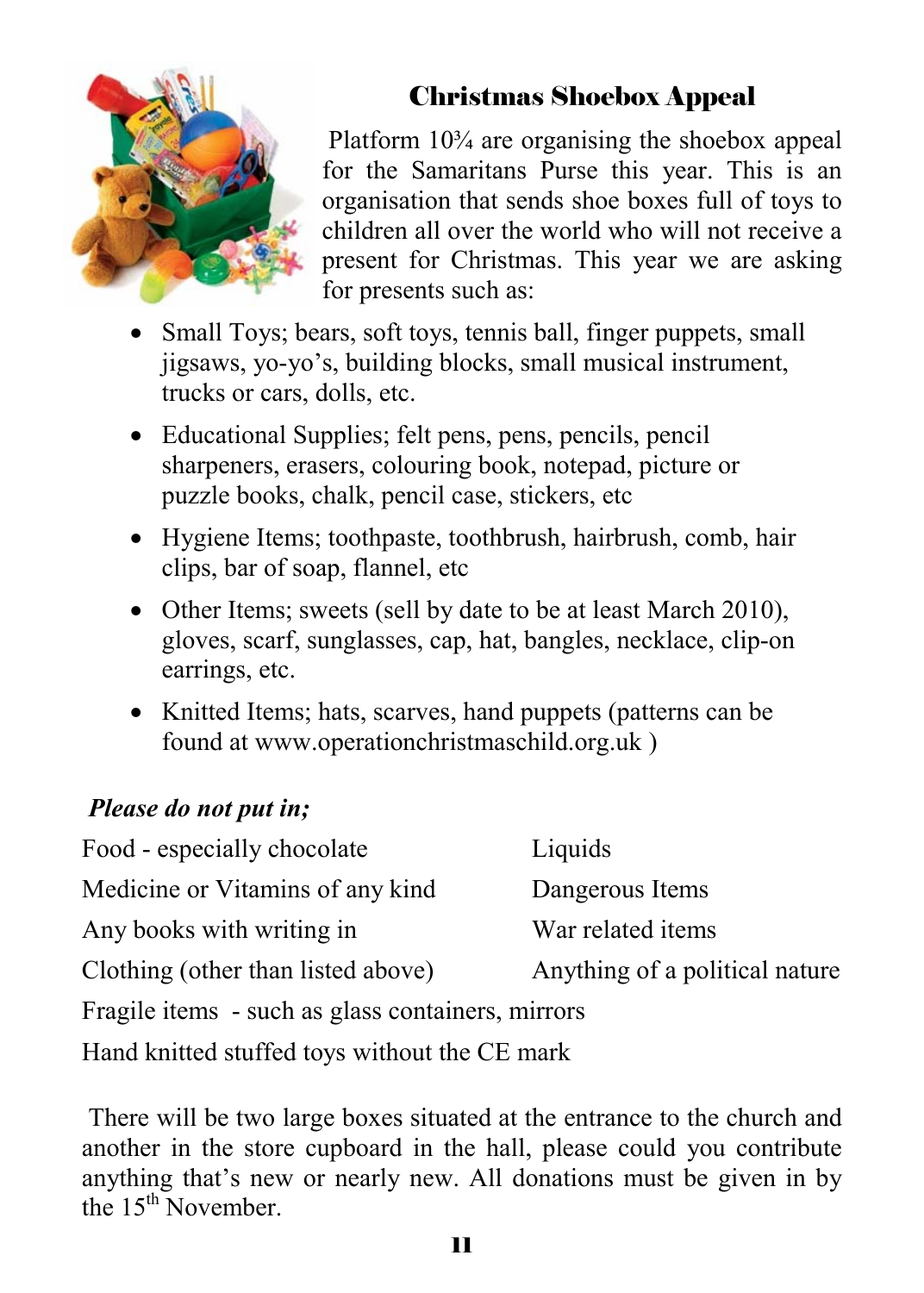We are also having an Autumn Afternoon Tea on Sunday  $15<sup>th</sup>$ November. It will be held at the church from 3.00pm until 4.30pm and all the money raised will go towards the postage of the shoe boxes! If you have any further questions or queries contact Abby Herring or Tony Loft.

More information and ideas can be found at the shoe box appeal website at www.operationchristmaschild.org.uk.

 $-< 0 > -$ 

*Platform 10¾ Young Peoples Fellowship* 

#### SIGMA CHRISTMAS PRODUCTION

#### 'The Christmas Dream' 7pm, Sunday 13th December 2009



As you know SIGMA has put on a production at Christmas as part of the Seasonal Celebrations. This years Sigma Production is called 'The Christmas Dream' It is a musical by Val Hawthorne.

It is a 'What if' play. What if you were there? What if I was there? A group imagine what it would have been like to be in that far-off land at the first Christmas. What if they had been one of Mary's friends or a workmate of Joseph? Or what would it have been like to be a shepherd boy? Supposing one of them had an uncle who was one of the Wise Men or maybe worked in the court of King Herod? What would they have done? How would they have felt?

The performance is on Sunday 13th December at 7pm in the church. It is suitable for all ages from the youngest to the oldest! There will be refreshments including mince pies after the performance.

Please come and support us.

*Anne Conquest*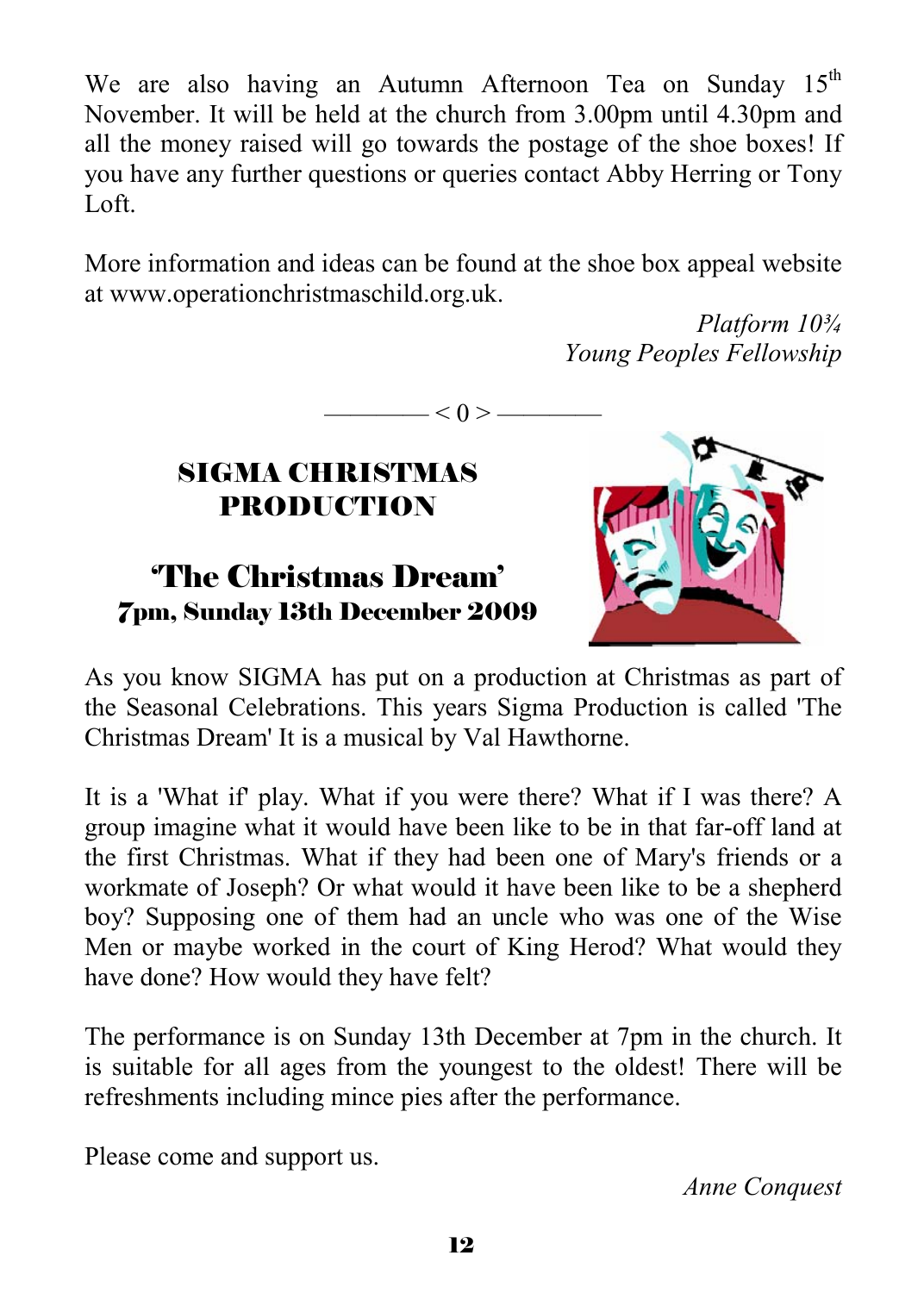## PUZZLE CORNER

Write the answers to the clues in the boxes to the right of each clue Copy the letters in the numbered boxes to the other boxes in the boxes below with the same number.

sharp part of rose plant 22 হ  $17$  $14$ waste, trash  $\overline{27}$  $\overline{12}$  $\overline{29}$ O.T. prophet  $24\overline{23}$  19 written message  $\overline{20}$ 15 21 28 needle and 16 র 7 ᢐ  $\overline{18}$  $\overline{26}$ found in King Solomon's mines 25  $\overline{8}$ ō  $\overline{12}$  $\overline{13}$  $\overline{15}$  $\overline{10}$  $\overline{\rm n}$  $\overline{14}$ 16 17 18 19  $^{20}$ 21  $22$ 23  $24$ 25 26  $27$  $28, 29$ 

This will give you verse from the Bible.

The above puzzle is thanks to http://biblewordgames.com

13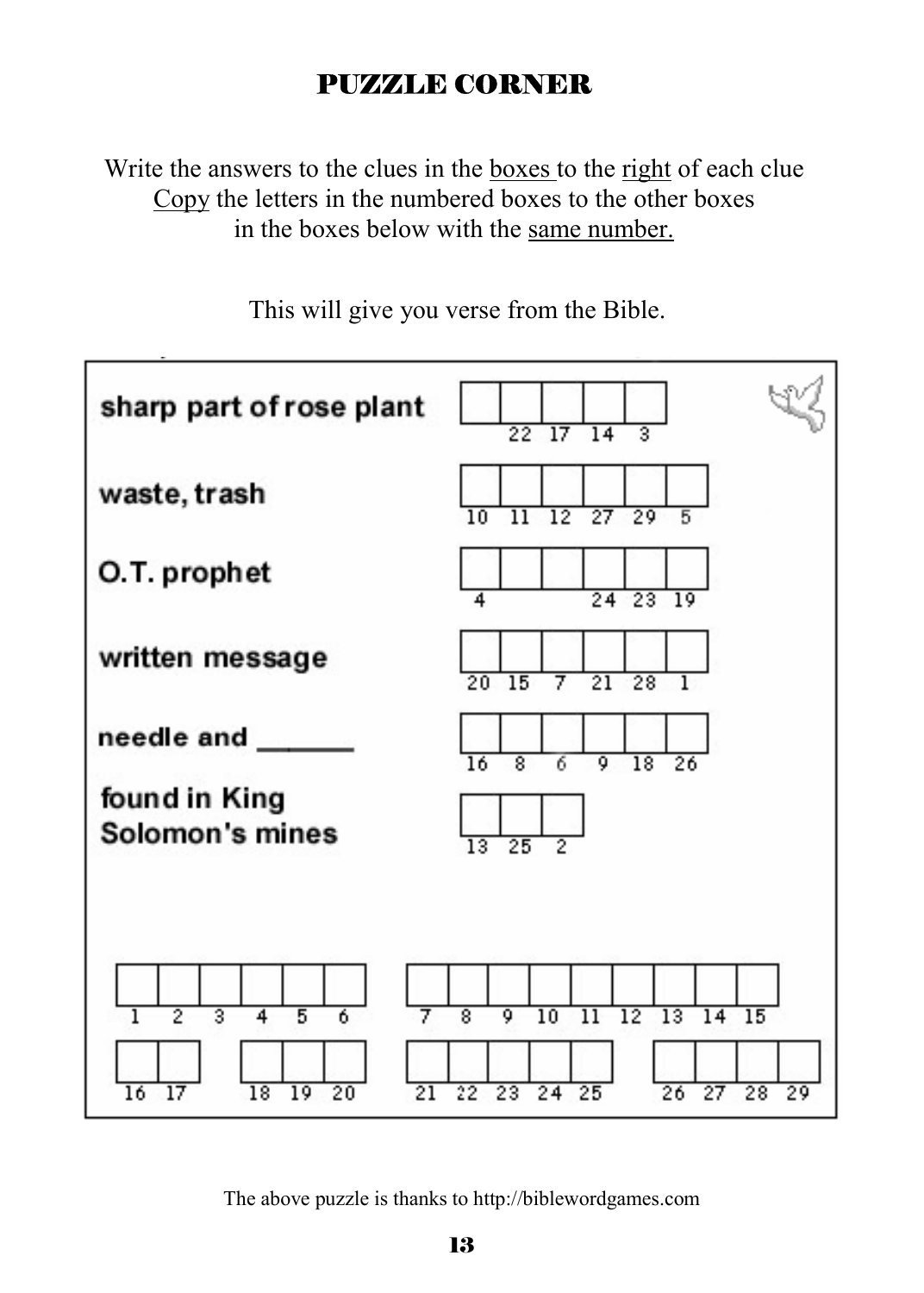# **CHURCH** DIARY



| Sun<br>Tue | 1  | $10.30$ am<br>3 10.30am-noon           | All Age Worship led by Laura Cockram<br>Coffee and Chat                                             |
|------------|----|----------------------------------------|-----------------------------------------------------------------------------------------------------|
|            |    | $8.00 \text{ pm}$                      | Time for Prayer                                                                                     |
| Weds 4     |    | $7.00 \text{ pm}$                      | Midways Group - Travels with Pauline Riley                                                          |
| Sat        | 7  |                                        | BIG BRUNCH - profits to go towards the cost of Spring Harvest                                       |
| Sun        | 8  | $10.30$ am                             | Communion Service led by Rev Paul Timmis                                                            |
| Tue        |    | 10 10.30am-noon                        | Coffee and Chat                                                                                     |
|            |    | $8.00 \text{ pm}$                      | Time for Prayer                                                                                     |
| Fri        | 13 | $12.30 \text{ pm}$                     | Luncheon Club                                                                                       |
| Sun $15$   |    | $10.30$ am                             | Praise Service led by David Eagle                                                                   |
|            |    | $3.00 - 4.30$ pm                       | Afternoon Tea with Platform $103/4$ - to raise funds<br>for the postage of the Christmas Shoe Boxes |
|            |    | Tue 17 10.30am-noon                    | Coffee and Chat                                                                                     |
|            |    | $8.00 \text{ pm}$                      | Time for Prayer                                                                                     |
| Weds18     |    | $7.30 \text{ pm}$<br>$7.00 \text{ pm}$ | Men's Supper Club - All that jazz - Mike Mortley<br>Midways Group - Rev Ray Leigh                   |
| Sat        |    | 21 10am-noon                           | Midways Jumble Sale - <i>profits to church funds</i>                                                |
| Sun $22$   |    | 10.30am                                | Morning Service led by Joanna Williamson                                                            |
|            |    | $6.30 \text{ pm}$                      | Communion Service led by Rev Paul Timmis                                                            |
|            |    | Tue 24 10.30am-noon                    | Coffee and Chat                                                                                     |
|            |    | $8.00 \text{ pm}$                      | Time for Prayer                                                                                     |
| Fri        | 27 | $12.30 \text{ pm}$                     | Luncheon Club                                                                                       |
| Sun $29$   |    | 10.30am                                | Morning Service led by Rev Paul Timmis                                                              |

*Please refer to the Website (www.martinway.org.uk) or Weekly Notice Sheet for any additional information*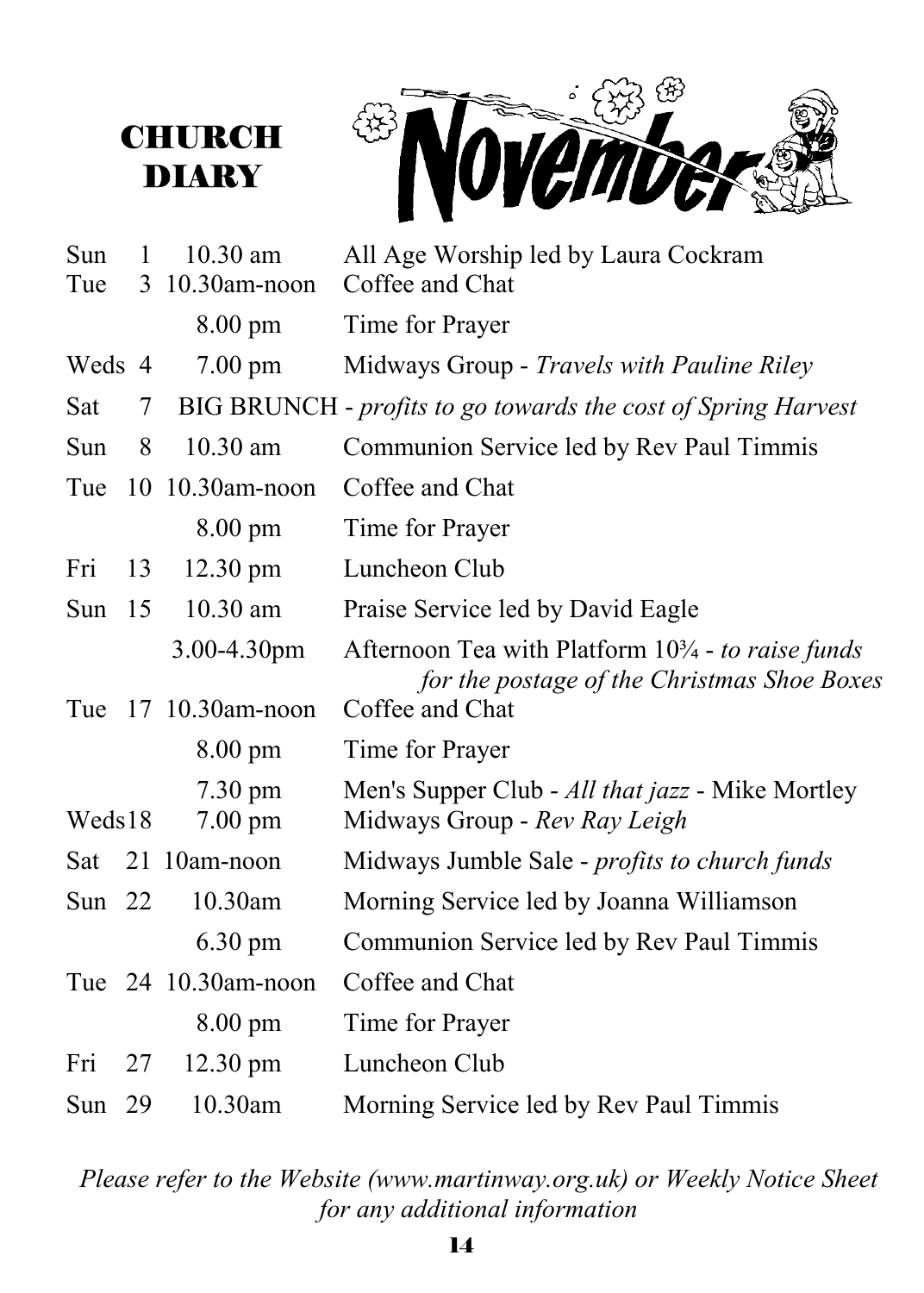We wish all of those why celebrate a birthday this month a very



*Happy Birthday* 

and especially to:

**Jennifer & Rosemary Fernando on 6th November Megan Sweby on 7th November Jack Pallister on 9th November Jacob Passfield on 27th November** 

#### PUZZLE CORNER ANSWERS

|                            | $\overline{P}$        | P            |  | S                       | $\overline{D}$ | $\overline{O}$ | $\overline{O}$            | $\overline{\text{W}}$ | F                  | Z              | I            | Y                         | S            | $\overline{\mathbb{B}}$ | $\mathbf C$    |
|----------------------------|-----------------------|--------------|--|-------------------------|----------------|----------------|---------------------------|-----------------------|--------------------|----------------|--------------|---------------------------|--------------|-------------------------|----------------|
|                            | A                     | L            |  | Ε                       | A              | T              | Н                         | E                     | $\mathbb{R}$       | $\mathbf C$    | $\mathsf{R}$ | I                         | A            | R                       | E              |
| Solution                   | P                     | $\mathbf{F}$ |  | M                       | K              | U              | Y                         | Y                     | D                  | K              | O            | P                         | P            | Ю                       | L              |
| to the                     | E                     | L            |  | E                       | $\overline{C}$ | U              | R                         | $\overline{S}$        | N                  | L              | N            | U                         | Н            | N                       | E              |
| Anniversary                | $\mathbf R$           | $\Omega$     |  | $\mathbb{R}$            | $\Omega$       | P              | O                         | $\mathbf I$           | Y                  | Q              | A            | F                         | I            | Z                       | $\mathbf{B}$   |
| Gifts                      | $\mathbf I$           | W            |  | A                       | P              | L              | $\ensuremath{\mathsf{V}}$ | L                     | $\mathbb{R}$       | $\mathbf C$    | M            | $\overline{C}$            | $\mathbb{R}$ | E                       | R              |
| Hidden Word<br>puzzle from | $\overline{\text{D}}$ | E            |  | L                       | P              | A              | I                         | V                     | E                  | P              | $ {\rm Y} $  | $\boldsymbol{\mathrm{H}}$ | ${\bf E}$    | $\mathbf L$             | A              |
| last month's               | N                     | $\mathbb{R}$ |  | D                       | E              | $\mathbf E$    | $\overline{L}$            | E                     | T                  | L              | B            | I                         | E            | E                       | T              |
| Newsletter                 | $\Omega$              | ${\bf S}$    |  | $\overline{S}$          | ${\bf R}$      | C              | R                         | R                     | T                  | A              | U            | N                         | G            | E                       | I              |
|                            | M                     | Q            |  | I                       | A              | A              | A                         | $\Omega$              | $\overline{O}$     | T              | $\mathbb{R}$ | A                         | U            | $\mathbf T$             | $\overline{O}$ |
|                            | A                     | T            |  | L                       | T              | L              | E                         | I                     | $\mathbf{P}$       | S              | H            | H                         | F            | ${\bf S}$               | ${\rm N}$      |
|                            | I                     | I            |  | K                       | E              | E              | P                         | N                     | I                  | Y              | S            | D                         | L            | O                       | G              |
|                            | D                     | ${\bf N}$    |  | $\overline{\mathrm{Y}}$ | A              | W              | N                         | I                     | T                  | $\mathsf{R}$   | A            | M                         | M            | X                       | $\mathcal{C}$  |
|                            | D                     | Η            |  | $\overline{\mathsf{C}}$ | $\Omega$       | T              | T                         | $\Omega$              | $\overline{\rm N}$ | $\overline{C}$ | O            | $\overline{\text{R}}$     | A            | L                       | S              |
| 15                         |                       |              |  |                         |                |                |                           |                       |                    |                |              |                           |              |                         |                |

 $< 0 > -$